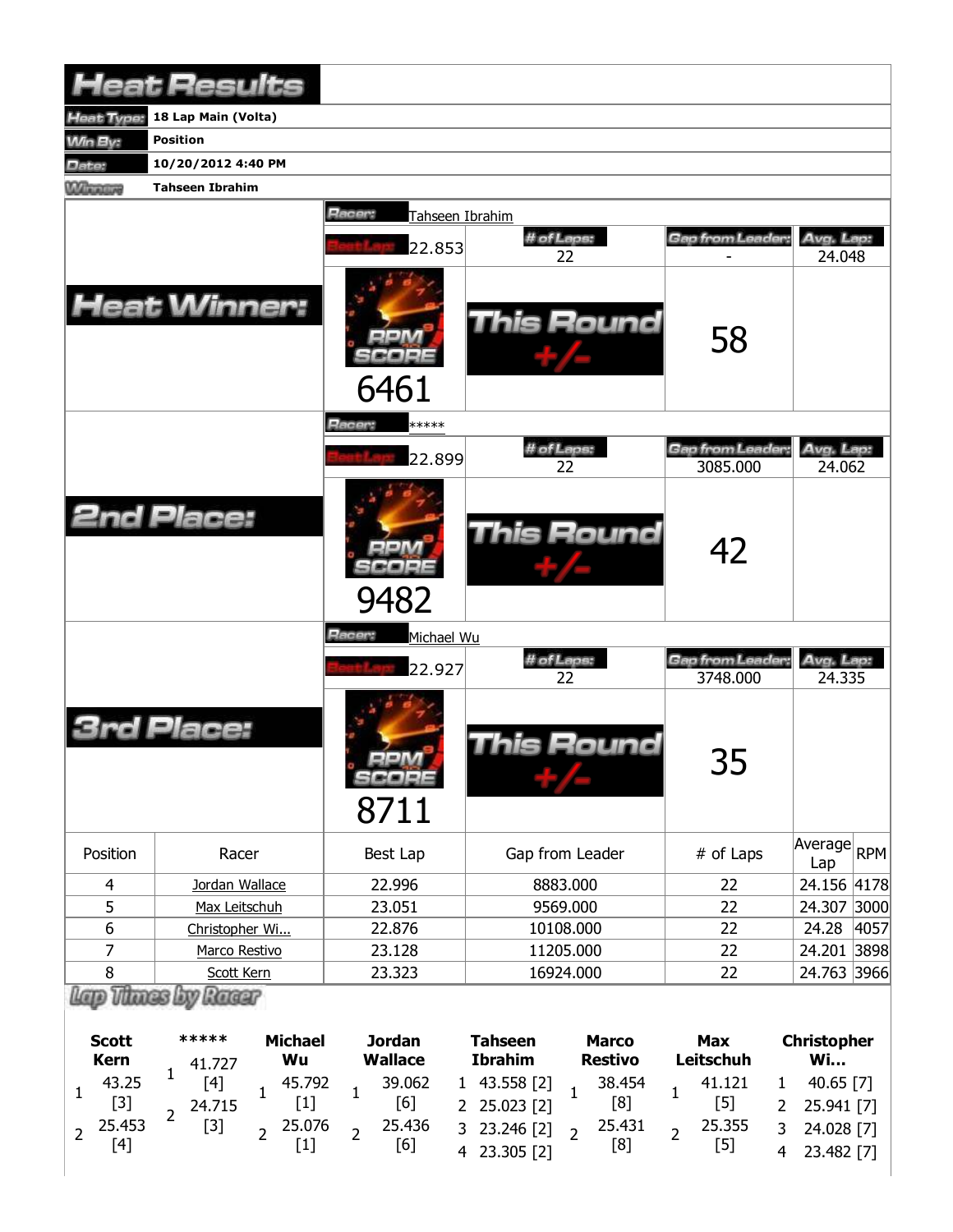|                | <b>Scott</b> |    | *****  |    | <b>Michael</b>                                                                                                                                                                                   |                |                |   |                |    |                 |    |                                                                                                                                                                                                          |    |                    |
|----------------|--------------|----|--------|----|--------------------------------------------------------------------------------------------------------------------------------------------------------------------------------------------------|----------------|----------------|---|----------------|----|-----------------|----|----------------------------------------------------------------------------------------------------------------------------------------------------------------------------------------------------------|----|--------------------|
|                | <b>Kern</b>  |    | 23.078 |    | Wu                                                                                                                                                                                               |                | <b>Jordan</b>  |   |                |    | <b>Marco</b>    |    | <b>Max</b>                                                                                                                                                                                               |    |                    |
|                | 23.684       | 3  | $[3]$  | 3  | 23.218                                                                                                                                                                                           |                | <b>Wallace</b> |   |                |    | <b>Restivo</b>  |    | Leitschuh                                                                                                                                                                                                |    |                    |
| 3              | [4]          |    | 23.154 |    | $[1] % \includegraphics[width=0.9\columnwidth]{figures/fig_1a} \caption{The figure shows the number of times on the right, and the number of times on the right, respectively.} \label{fig:1} %$ | 3              | 23.43 [6]      |   |                | 3  | 24.084          | 3  | 23.481                                                                                                                                                                                                   |    |                    |
|                | 23.763       | 4  | $[3]$  | 4  | 23.102                                                                                                                                                                                           |                | 23.518         |   |                |    | [8]             |    | $[5] % \includegraphics[width=0.9\columnwidth]{figures/fig_10.pdf} \caption{The figure shows the number of times, and the number of times, and the number of times, respectively.} \label{fig:fig:time}$ |    |                    |
| 4              | $[4]$        |    | 23.104 |    | $[1]$                                                                                                                                                                                            | $\overline{4}$ | [6]            |   |                | 4  | 23.661          | 4  | 23.729                                                                                                                                                                                                   |    |                    |
|                | 24.305       | 5  | $[3]$  | 5  | 23.189                                                                                                                                                                                           |                | 24.064         |   |                |    | [8]             |    | $[5]$                                                                                                                                                                                                    |    |                    |
| 5              | $[5]$        |    | 23.067 |    | $[1]$                                                                                                                                                                                            | 5              | [6]            |   |                | 5  | 23.697          | 5  | 23.616                                                                                                                                                                                                   |    |                    |
| 6              | 28.4 [8]     | 6  | $[3]$  | 6  | 23.595                                                                                                                                                                                           |                | 23.323         |   |                |    | [8]             |    | [4]                                                                                                                                                                                                      |    |                    |
|                | 23.692       |    | 23.998 |    | $[1]$                                                                                                                                                                                            | 6              | $[5]$          |   |                | 6  | 23.951          | 6  | 23.078                                                                                                                                                                                                   |    |                    |
| $\overline{7}$ | [8]          | 7  | $[3]$  | 7  | 23.563                                                                                                                                                                                           |                | 23.221         |   | <b>Tahseen</b> |    | $[7]$           |    | $[4]$                                                                                                                                                                                                    |    | <b>Christopher</b> |
|                | 23.682       |    | 22.994 |    | $[2]$                                                                                                                                                                                            | 7              | $[5]$          |   | <b>Ibrahim</b> | 7  | 23.484          | 7  | 23.189                                                                                                                                                                                                   |    | <b>Wi</b>          |
| 8              | [8]          | 8  | $[3]$  | 8  | 23.129                                                                                                                                                                                           |                | 23.094         |   | 5 23.037 [2]   |    | $[7]$           |    | [4]                                                                                                                                                                                                      | 5  | 23.577 [7]         |
|                | 23.663       |    | 22.941 |    | $[2]$                                                                                                                                                                                            | 8              | $[5]$          | 6 | 23.268 [2]     | 8  | 23.437          | 8  | 23.065                                                                                                                                                                                                   | 6  | 24.036 [6]         |
| 9              | [8]          | 9  | $[3]$  | 9  | 23.075                                                                                                                                                                                           |                | 23.129         | 7 | 23.183 [1]     |    | $[7]$           |    | $[4]$                                                                                                                                                                                                    | 7  | 23.61 [6]          |
|                | 23.516       |    | 23.015 |    | $[2]$                                                                                                                                                                                            | 9              | $[5]$          | 8 | 23.06 [1]      | 9  | 23.245          | 9  | 23.228                                                                                                                                                                                                   | 8  | 23.273 [6]         |
| 10             | [8]          | 10 | $[3]$  | 10 | 23.127                                                                                                                                                                                           |                | 23.137         | 9 | 23.088 [1]     |    | $[7]$           |    | $[4]$                                                                                                                                                                                                    | 9  | 23.424 [6]         |
|                | 23.465       |    | 23.123 |    | $[2]$                                                                                                                                                                                            | 10             | $[5]$          |   | 10 23.057 [1]  | 10 | 23.251          | 10 | 23.281                                                                                                                                                                                                   | 10 | 23.148 [6]         |
| 11             | [8]          | 11 | $[3]$  | 11 | 23.221                                                                                                                                                                                           |                | 11 23.07 [5]   |   | 11 23.027 [1]  |    | $[7]$           |    | $[4]$                                                                                                                                                                                                    | 11 | 23.499 [6]         |
|                | 23.451       |    | 23.308 |    | $[2]$                                                                                                                                                                                            |                | 23.148         |   | 12 23.03 [1]   | 11 | 23.331          |    | 11 23.37 [4]                                                                                                                                                                                             | 12 | 23.375 [6]         |
| 12             | [8]          | 12 | $[3]$  | 12 | 23.221                                                                                                                                                                                           | 12             | $[5]$          |   |                |    | $[7]$           | 12 | 23.447                                                                                                                                                                                                   |    |                    |
|                | 23.544       |    | 22.93  |    | $[2]$                                                                                                                                                                                            |                | 23.288         |   | 13 22.912 [1]  | 12 | 23.432<br>$[7]$ |    | $[4]$                                                                                                                                                                                                    | 13 | 23.459 [6]         |
| 13             | [8]          | 13 | $[3]$  | 13 | 22.995                                                                                                                                                                                           | 13             | $[5]$          |   | 14 22.957 [1]  |    |                 | 13 | 23.319                                                                                                                                                                                                   | 14 | 23.316 [6]         |
|                | 23.501       |    | 23.085 |    | $[2]$                                                                                                                                                                                            |                | 23.175         |   | 15 22.853 [1]  | 13 | $23.5$ [7]      |    | [4]                                                                                                                                                                                                      | 15 | 23.213 [6]         |
| 14             | [8]          | 14 | $[3]$  | 14 | 23.097                                                                                                                                                                                           | 14             | $[5]$          |   | 16 22.862 [1]  | 14 | 23.306          | 14 | 23.123                                                                                                                                                                                                   | 16 | 23.114 [6]         |
|                | 23.467       | 15 | 23.311 |    | $[2]$                                                                                                                                                                                            |                | 23.032         |   | 17 22.908 [1]  |    | $[7]$           |    | $[4]$                                                                                                                                                                                                    | 17 | 23.314 [6]         |
| 15             | [8]          |    | $[3]$  | 15 | 23.264<br>$[2]$                                                                                                                                                                                  | 15             | $[5]$          |   | 18 22.931 [1]  | 15 | 23.174          | 15 | 23.064                                                                                                                                                                                                   | 18 | 23.482 [6]         |
| 16             | 23.401       | 16 | 23.304 |    |                                                                                                                                                                                                  | 16             | 23.153         |   | 19 22.948 [1]  |    | $[7]$           |    | [4]<br>23.132                                                                                                                                                                                            | 19 | 23.141 [6]         |
|                | [8]          |    | $[2]$  | 16 | 23.569<br>$[3]$                                                                                                                                                                                  |                | $[5]$          |   | 20 23.019 [1]  | 16 | 23.128<br>$[7]$ | 16 | $[4]$                                                                                                                                                                                                    | 20 | 23.092 [6]         |
| 17             | 23.398       | 17 | 23.721 |    | 24.301                                                                                                                                                                                           | 17             | 23.235         |   | 21 22.862 [1]  |    | 23.236          |    | 23.615                                                                                                                                                                                                   | 21 | 22.876 [6]         |
|                | [8]          |    | $[2]$  | 17 | $[3]$                                                                                                                                                                                            |                | $[4]$          |   | 22 22.924 [1]  | 17 | $[7]$           | 17 | $[5]$                                                                                                                                                                                                    | 22 | 23.103 [6]         |
| 18             | 23.486       | 18 | 23.007 |    | 22.977                                                                                                                                                                                           |                | 18 24.11 [4]   |   |                |    | 23.479          |    | 18 24.11 [5]                                                                                                                                                                                             |    |                    |
|                | [8]          |    | $[2]$  | 18 | $[3]$                                                                                                                                                                                            |                | 24.654         |   |                | 18 | $[7]$           |    |                                                                                                                                                                                                          |    |                    |
| 19             | 23.452       | 19 | 22.981 |    | 22.927                                                                                                                                                                                           | 19             | $[5]$          |   |                |    | 23.564          | 19 | 24.365                                                                                                                                                                                                   |    |                    |
|                | [8]          |    | $[2]$  | 19 | $[3]$                                                                                                                                                                                            | 20             | 23.086         |   |                | 19 | $[7]$           |    | $[4]$                                                                                                                                                                                                    |    |                    |
| 20             | 23.464       | 20 | 22.983 |    | 22.971                                                                                                                                                                                           |                | $[4]$          |   |                |    |                 | 20 | 23.935                                                                                                                                                                                                   |    |                    |
|                | [8]          |    | $[2]$  | 20 | $[3]$                                                                                                                                                                                            |                | 23.066         |   |                |    | 20 23.13 [7]    |    | $[5]$                                                                                                                                                                                                    |    |                    |
| 21             | 23.419       | 21 | 22.92  |    | 22.984                                                                                                                                                                                           | 21             | $[4]$          |   |                | 21 | 23.269<br>$[7]$ | 21 | 23.051                                                                                                                                                                                                   |    |                    |
|                | [8]          |    | $[2]$  | 21 | $[3]$                                                                                                                                                                                            | 22             | 22.996         |   |                |    |                 |    | $[5]$                                                                                                                                                                                                    |    |                    |
| 22             | 23.323       | 22 | 22.899 |    | 22.984                                                                                                                                                                                           |                | $[4]$          |   |                | 22 | 23.182<br>$[7]$ | 22 | 23.074<br>$[5]$                                                                                                                                                                                          |    |                    |
|                | [8]          |    | $[2]$  | 22 | $[3]$                                                                                                                                                                                            |                |                |   |                |    |                 |    |                                                                                                                                                                                                          |    |                    |
|                |              |    |        |    |                                                                                                                                                                                                  |                |                |   |                |    |                 |    |                                                                                                                                                                                                          |    |                    |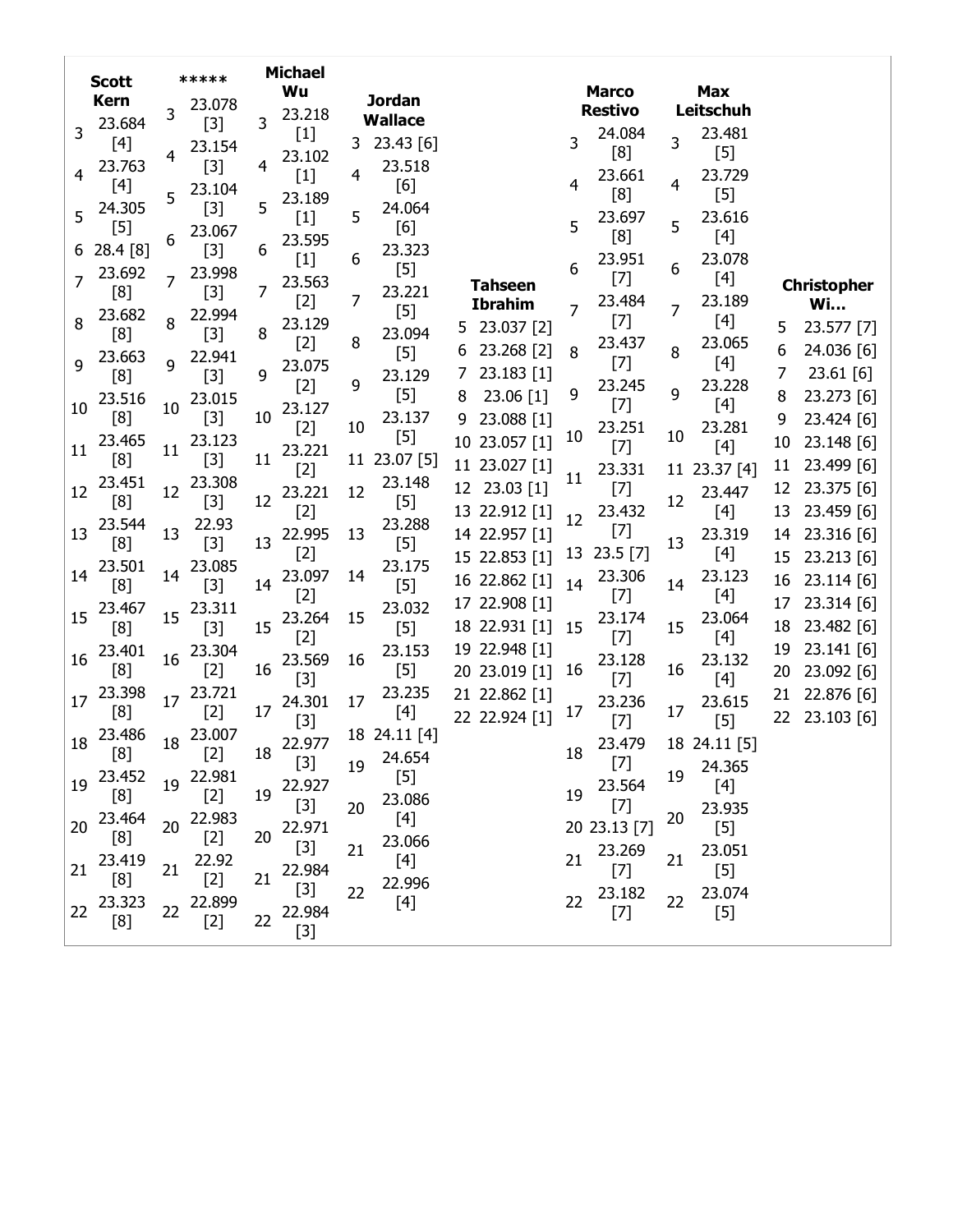|                | <b>Heat Results</b> |                               |                   |                              |                     |
|----------------|---------------------|-------------------------------|-------------------|------------------------------|---------------------|
| leat Type:     | 18 Lap Main (Volta) |                               |                   |                              |                     |
| Win By:        | <b>Position</b>     |                               |                   |                              |                     |
| Date:          | 10/20/2012 4:30 PM  |                               |                   |                              |                     |
| <b>Winning</b> | <b>Steve Brooks</b> |                               |                   |                              |                     |
|                |                     | Racer:<br><b>Steve Brooks</b> |                   |                              |                     |
|                |                     | 22.947                        | # of Laps:<br>22  | Gap from Leader:             | Avg. Lap:<br>25.263 |
|                | <b>Heat Winner:</b> | 8318                          | <b>This Round</b> | 49                           |                     |
|                |                     | Racer:<br>Patryk Tararuj      |                   |                              |                     |
|                |                     | 23.094                        | # of Laps:<br>22  | Gap from Leader:<br>6734.000 | Avg. Lap:<br>24.797 |
|                | <b>2nd Place:</b>   | 1987                          | This Round        | 37                           |                     |
|                |                     | Racer:<br>Kelly Widmann       |                   |                              |                     |
|                |                     | 23.515                        | # of Laps:        | Gap from Leader.             | Avg. Lap:           |
|                |                     |                               | 22                | 13068.000                    | 26                  |
|                | Place:              | SCORE<br>$\frac{1}{4445}$     | This Round        | 28                           |                     |
| Position       | Racer               | Best Lap                      | Gap from Leader   | # of Laps                    | Average RPM<br>Lap  |
| 4              | <b>Brent Talley</b> | 23.457                        | 13603.000         | 22                           | 3075<br>25.59       |
| 5              | Alexander Cumm      | 23.509                        | 15335.000         | 22                           | 25.523 3154         |
| 6              | Ary Jogasurya       | 23.538                        | 15806.000         | 22                           | 25.379 2649         |
| $\overline{7}$ | Mike Padgett        | 23.41                         | 16437.000         | 22                           | 25.864 3101         |
|                | Thues by Racar      |                               |                   |                              |                     |

| <b>Brent</b><br><b>Talley</b> | <b>Steve</b><br><b>Brooks</b> |                | <b>Alexander</b><br>Cumm | <b>Arv</b><br>Jogasurya | Mike<br><b>Padgett</b>    |                | <b>Kelly</b><br>Widmann | Patryk<br>Tararuj |
|-------------------------------|-------------------------------|----------------|--------------------------|-------------------------|---------------------------|----------------|-------------------------|-------------------|
| 61.118                        | 1, 66.484 [2]                 |                | 58.831 [5]               | 1 55.563 [7]            | $1, 63.991$ [3]           | 1              | 69.303 [1]              | 1 51.609 [6]      |
| $[4]$                         | 2 24.786 [1]                  |                | 25.449 [6]               | 2 25.325 [7]            | 2 25.573 [3]              | $\overline{2}$ | 25.857 [2]              | 2 24.648 [5]      |
| 25.496                        | 3 23.397 [1]                  |                | 24.405 [6]               | 3 24.626 [7]            | 3 23.537 [3] 3 23.938 [2] |                |                         | $3$ 24.323 [5]    |
| [4]                           | 4 23.467 [1]                  | $\overline{4}$ | 24.242 [6]               | 4 24.261 [7]            | 4 24.228 [3] 4 23.999 [2] |                |                         | 4 23.624 [4]      |
| 3 24.46 [4]                   | 5 23.415 $[1]$                |                | 23.798 [6]               | 5 23.94 [7]             | 5 23.667 [3]              |                | 5 23.881 [2]            | 5 23.299 [4]      |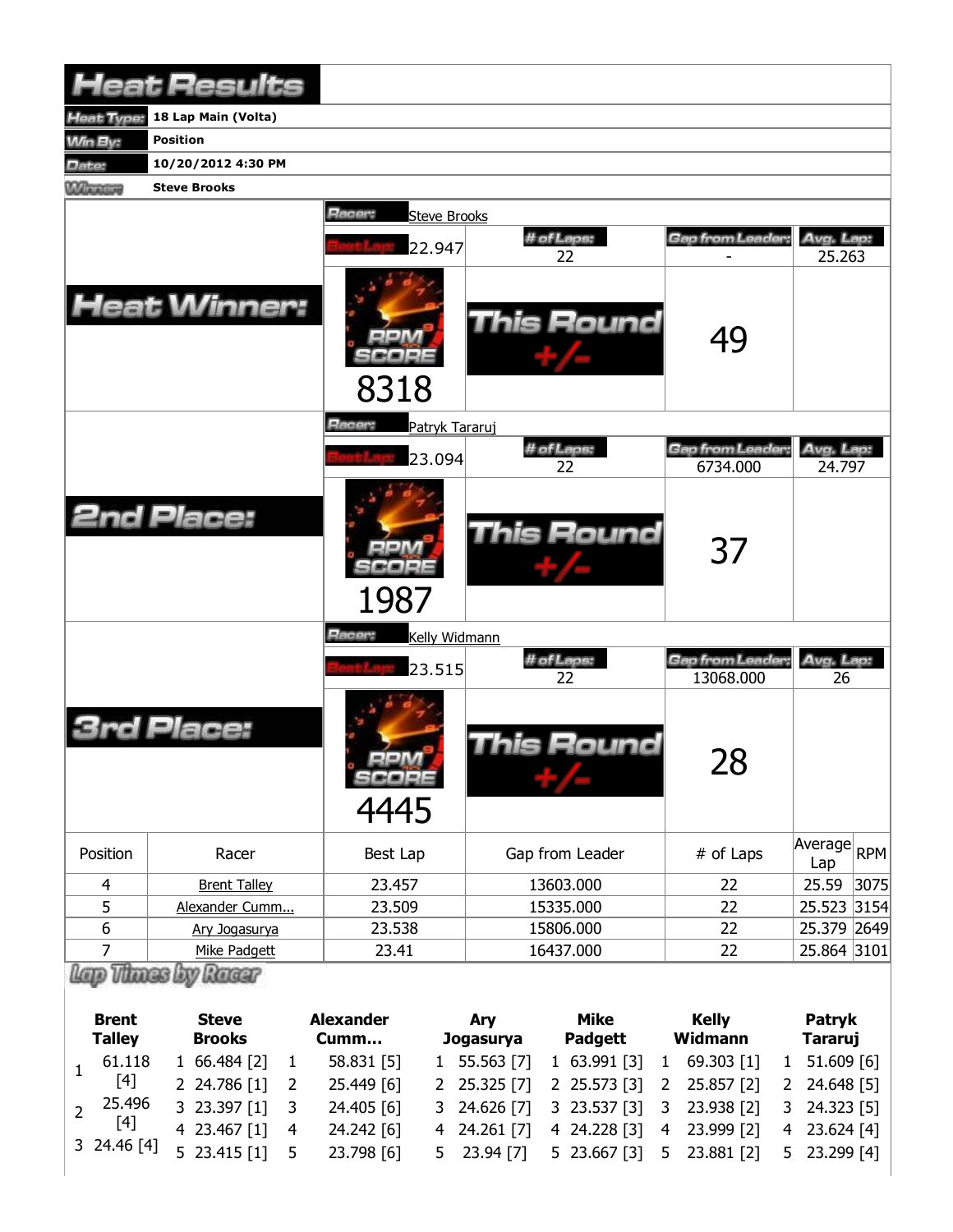|    | <b>Brent</b><br><b>Talley</b> |                               |    |                          |    |                  |                               |    |                                |    |                          |
|----|-------------------------------|-------------------------------|----|--------------------------|----|------------------|-------------------------------|----|--------------------------------|----|--------------------------|
| 4  | 24.599<br>$[5]$               |                               |    |                          |    |                  |                               |    |                                |    |                          |
| 5  | 23.577<br>$[5]$               |                               |    |                          |    |                  |                               |    |                                |    |                          |
| 6  | 23.612<br>$[5]$               |                               |    |                          |    |                  |                               |    |                                |    |                          |
| 7  | 23.506<br>$[4]$               |                               |    |                          |    |                  |                               |    |                                |    |                          |
| 8  | 23.563                        | <b>Steve</b><br><b>Brooks</b> |    | <b>Alexander</b><br>Cumm |    | Ary<br>Jogasurya | <b>Mike</b><br><b>Padgett</b> |    | <b>Kelly</b><br><b>Widmann</b> |    | Patryk<br><b>Tararuj</b> |
|    | $[4]$<br>23.755               | 6 23.283 [1]                  | 6  | 24.109 [6]               | 6  | 24.006 [7]       | $6$ 24.405 [4]                | 6  | 23.836 [2]                     | 6  | 23.833 [3]               |
| 9  | $[4]$                         | 7 23.251 [1]                  | 7  | 24.408 [5]               | 7  | 24.421 [6]       | 7 27.877 [7]                  | 7  | 23.931 [2]                     | 7  | 23.568 [3]               |
|    | 23.892                        | 8 23.337 [1]                  | 8  | 23.869 [5]               | 8  | 23.84 [6]        | 23.46 [7]<br>8                | 8  | 24.419 [3]                     | 8  | 23.959 [2]               |
| 10 | $[4]$                         | 9 23.378 [1]                  | 9  | 23.762 [5]               | 9  | 23.995 [6]       | 23.72 [7]<br>9                | 9  | 23.848 [3]                     | 9  | 23.341 [2]               |
| 11 | 23.606                        | 10 23.24 [1]                  | 10 | 23.749 [5]               | 10 | 23.649 [6]       | 10 23.751 [7]                 | 10 | 23.644 [3]                     | 10 | 23.638 [2]               |
|    | [4]                           | 11 23.228 [1]                 | 11 | 23.78 [5]                |    | 11 23.856 [6]    | 11 23.656 [7]                 | 11 | 23.751 [3]                     |    | 11 23.536 [2]            |
| 12 | 24.009<br>[4]                 | 12 23.119 [1]                 | 12 | 23.858 [5]               |    | 12 23.655 [6]    | 12 23.88 [7]                  | 12 | 23.822 [3]                     |    | 12 23.489 [2]            |
|    | 23.668                        | 13 23.094 [1]                 | 13 | 23.81 [5]                |    | 13 23.727 [6]    | 13 23.665 [7]                 | 13 | 23.798 [3]                     |    | 13 23.265 [2]            |
| 13 | $[4]$                         | 14 23.178 [1]                 | 14 | 23.803 [5]               |    | 14 23.819 [6]    | 14 23.788 [7]                 | 14 | 23.698 [3]                     |    | 14 23.31 [2]             |
|    | 23.661                        | 15 23.185 [1]                 | 15 | 23.812 [5]               |    | 15 23.951 [6]    | 15 23.729 [7]                 | 15 | 23.515 [3]                     | 15 | 23.371 [2]               |
| 14 | $[4]$                         | 16 23.244 [1]                 | 16 | 23.717 [5]               | 16 | 23.545 [6]       | 16 23.787 [7]                 | 16 | 23.608 [3]                     | 16 | $23.2$ [2]               |
| 15 | 23.629                        | 17 23.134 [1]                 | 17 | 23.756 [5]               |    | 17 23.911 [6]    | 17 24.072 [7]                 | 17 | 23.528 [3]                     | 17 | 23.249 [2]               |
|    | $[4]$                         | 18 23.12 [1]                  | 18 | 23.912 [5]               |    | 18 23.801 [6]    | 18 23.66 [7]                  | 18 | 23.928 [3]                     |    | 18 23.472 [2]            |
| 16 | 23.548                        | 19 23.237 [1]                 | 19 | 23.612 [5]               |    | 19 23.718 [6]    | 19 23.527 [7]                 | 19 | 24.488 [3]                     | 19 | 23.286 [2]               |
|    | $[4]$                         | 20 23.089 [1]                 | 20 | 23.639 [5]               | 20 | 23.538 [6]       | 20 23.722 [7]                 | 20 | 23.845 [3]                     | 20 | 23.298 [2]               |
| 17 | 23.457                        | 21 22.947 [1]                 | 21 | 23.669 [5]               |    | 21 23.566 [6]    | 21 23.41 [7]                  | 21 | 23.604 [3]                     |    | 21 23.094 [2]            |
|    | $[4]$<br>24.097               | 22 23.178 [1]                 | 22 | 23.509 [5]               |    | 22 23.624 [6]    | 22 23.911 [7]                 | 22 | 23.755 [3]                     |    | 22 23.128 [2]            |
| 18 | $[4]$                         |                               |    |                          |    |                  |                               |    |                                |    |                          |
| 19 | 24.195<br>[4]                 |                               |    |                          |    |                  |                               |    |                                |    |                          |
| 20 | 24.042<br>$[4]$               |                               |    |                          |    |                  |                               |    |                                |    |                          |
| 21 | 23.628<br>$[4]$               |                               |    |                          |    |                  |                               |    |                                |    |                          |
| 22 | 23.865<br>$[4]$               |                               |    |                          |    |                  |                               |    |                                |    |                          |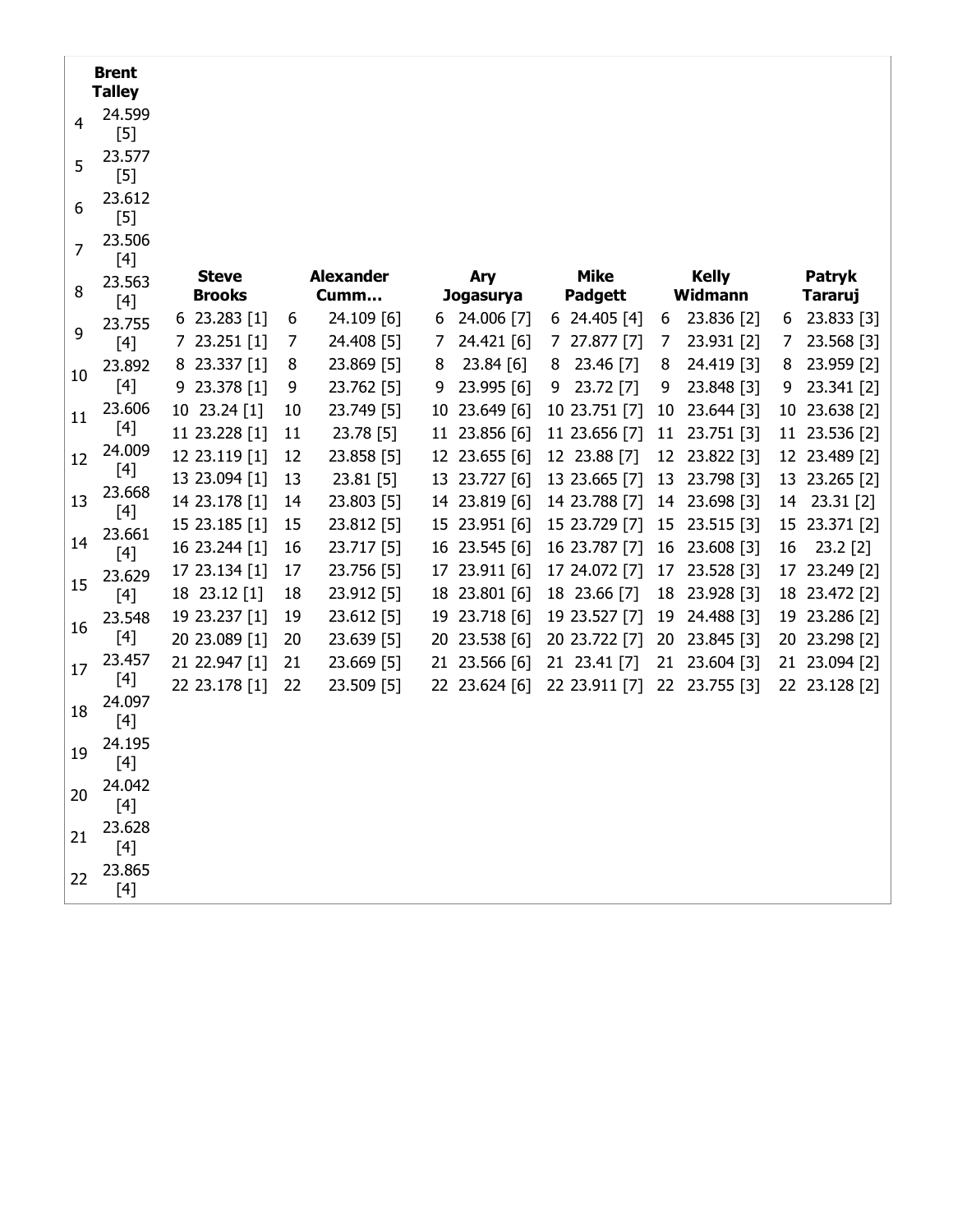|                | <b>Heat Results</b> |                             |                  |                             |                     |
|----------------|---------------------|-----------------------------|------------------|-----------------------------|---------------------|
| leat Type:     | 18 Lap Main (Volta) |                             |                  |                             |                     |
| Win By:        | <b>Position</b>     |                             |                  |                             |                     |
| Date:          | 10/20/2012 4:20 PM  |                             |                  |                             |                     |
| <b>Winning</b> | <b>Oliver Rojas</b> |                             |                  |                             |                     |
|                |                     | Racer:<br>Oliver Rojas      |                  |                             |                     |
|                |                     | 23.015                      | # of Laps:<br>22 | Gap from Leader:            | Avg. Lap:<br>29.231 |
|                | <b>Heat Winner:</b> | 4270                        | This Round       | 46                          |                     |
|                |                     | Racer:<br>David Nguyen      |                  |                             |                     |
|                |                     | 23.084                      | # of Laps:       | Gap from Leader.            | Avg. Lap:           |
|                |                     |                             | 22               | 482.000                     | 28.877              |
|                | <b>2nd Place:</b>   | 5783                        | This Round       | 35                          |                     |
|                |                     | Racer:<br><b>Steve Rice</b> |                  |                             |                     |
|                |                     | 22.979                      | # of Laps:<br>22 | Gap from Leader<br>5187.000 | Avg. Lap:<br>28,608 |
|                | Place:              | SCOPE<br>5113               | This Round       | つつ<br><u>55</u>             |                     |
| Position       | Racer               | Best Lap                    | Gap from Leader  | # of Laps                   | Average RPM<br>Lap  |
| 4              | John Labay          | 23.66                       | 15537.000        | 22                          | 30.132 2084         |
| 5              | Hendrik De Zwart    | 23.588                      | 18658.000        | 22                          | 29.523 1570         |
| 6              | Robert Orr          | 23.875                      | 20743.000        | 22                          | 29.971 2553         |
| $\overline{7}$ | Rome Wheeler        | 23.706                      | 21865.000        | 22                          | 29.491   1613       |
|                | Thues by Racar      |                             |                  |                             |                     |

| <b>Steve Rice</b> |              | <b>David</b>                                                                                                                   |                                                                              | <b>Oliver Rojas Robert Orr</b> |  |  |  | John Labay |  |  | Rome                                                                           | <b>Hendrik De</b> |              |  |  |
|-------------------|--------------|--------------------------------------------------------------------------------------------------------------------------------|------------------------------------------------------------------------------|--------------------------------|--|--|--|------------|--|--|--------------------------------------------------------------------------------|-------------------|--------------|--|--|
|                   |              | Nguyen<br>134.461 <b>Nguyen</b> 151.623 147.925 155.565<br>[6] 1 144.15 [4] <sup>1</sup> [2] <sup>1</sup> [3] <sup>1</sup> [1] |                                                                              |                                |  |  |  |            |  |  | Wheeler                                                                        |                   | Zwart        |  |  |
|                   |              |                                                                                                                                |                                                                              |                                |  |  |  |            |  |  | 1 137.233 [7] 1                                                                |                   | 140.891 [5]  |  |  |
|                   | 2 25.848 [6] |                                                                                                                                |                                                                              |                                |  |  |  |            |  |  | 2 25.2 [2] 2 24.859 [1] 2 26.068 [4] 2 26.372 [3] 2 26.722 [7]                 | 2                 | 25.729 [5]   |  |  |
|                   |              |                                                                                                                                |                                                                              |                                |  |  |  |            |  |  | 3 24.34 [5] 3 23.369 [2] 3 23.742 [1] 3 24.403 [4] 3 24.307 [3] 3 24.616 [7] 3 |                   | 25.091 [6]   |  |  |
|                   |              |                                                                                                                                | 4 24.245 [5] 4 23.241 [2] 4 23.486 [1] 4 24.805 [4] 4 24.34 [3] 4 24.524 [7] |                                |  |  |  |            |  |  |                                                                                |                   | 4 24.436 [6] |  |  |
|                   |              |                                                                                                                                |                                                                              |                                |  |  |  |            |  |  | 5 23.69 [4] 5 23.286 [2] 5 23.392 [1] 5 24.754 [5] 5 24.238 [3] 5 24.483 [7]   | 5                 | 24.396 [6]   |  |  |